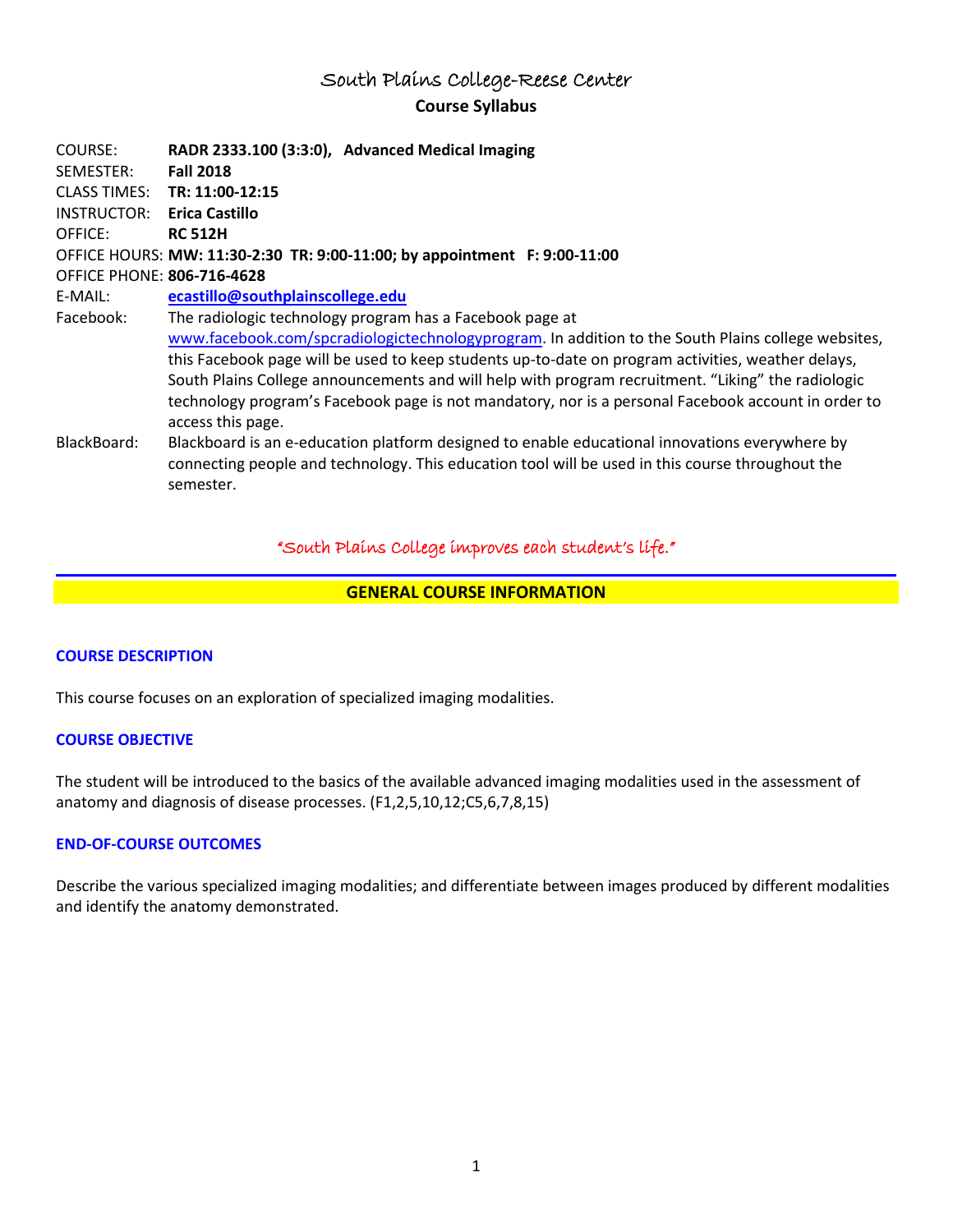#### **EVALUATION METHODS**

The course grade will be determined by major exams, pop quizzes, discussion posts and a comprehensive final exam.

#### **ACADEMIC INTEGRITY**

It is the aim of the faculty of South Plains College to foster a spirit of complete honesty and a high standard of integrity. The attempt of any student to present as his or her own any work which he or she has not honestly performed is regarded by the faculty and administration as a most serious offense and renders the offender liable to serious consequences, possibly suspension.

**Cheating** - Dishonesty of any kind on examinations or on written assignments, illegal possession of examinations, the use of unauthorized notes during an examination, obtaining information during an examination from the textbook or from the examination paper of another student, assisting others to cheat, alteration of grade records, illegal entry or unauthorized presence in the office are examples of cheating. Complete honesty is required of the student in the presentation of any and all phases of coursework. This applies to quizzes of whatever length, as well as final examinations, to daily reports and to term papers and projects.

**Plagiarism** - Offering the work of another as one's own, without proper acknowledgment, is plagiarism; therefore, any student who fails to give credit for quotations or essentially identical expression of material taken from books, encyclopedias, magazines and other reference works, or from themes, reports or other writings of a fellow student, is guilty of plagiarism.

**If found cheating or plagiarizing, the student's future in this program will be based on the decisions from the Allied Health Departmental Director's Committee.**

#### **SCANS and FOUNDATION SKILLS**

Scans and foundation skills are identified for specific course objectives. A complete list explaining these skills is attached to the back of the syllabus for your information.

### **SPECIFIC COURSE INFORMATION**

#### **TEXT AND MATERIALS**

Frank, Eugene., Merrill's Atlas of Radiographic Positioning and Procedures. 13th Edition, 2016 . St. Louis, Missouri. The C.V. Mosby Co.

Merrill's Atlas of Radiographic Positioning and Procedures Workbook. 13<sup>th</sup> Edition

Bushong, Stewart C. Radiologic Science for Technologists. 10<sup>th</sup> Edition. 2008. Elsevier/Mosby.

#### **ATTENDANCE POLICY**

**SPC** - Students are expected to attend all classes in order to be successful in a course. The student may be administratively withdrawn from the course when absences become excessive as defined in the course syllabus.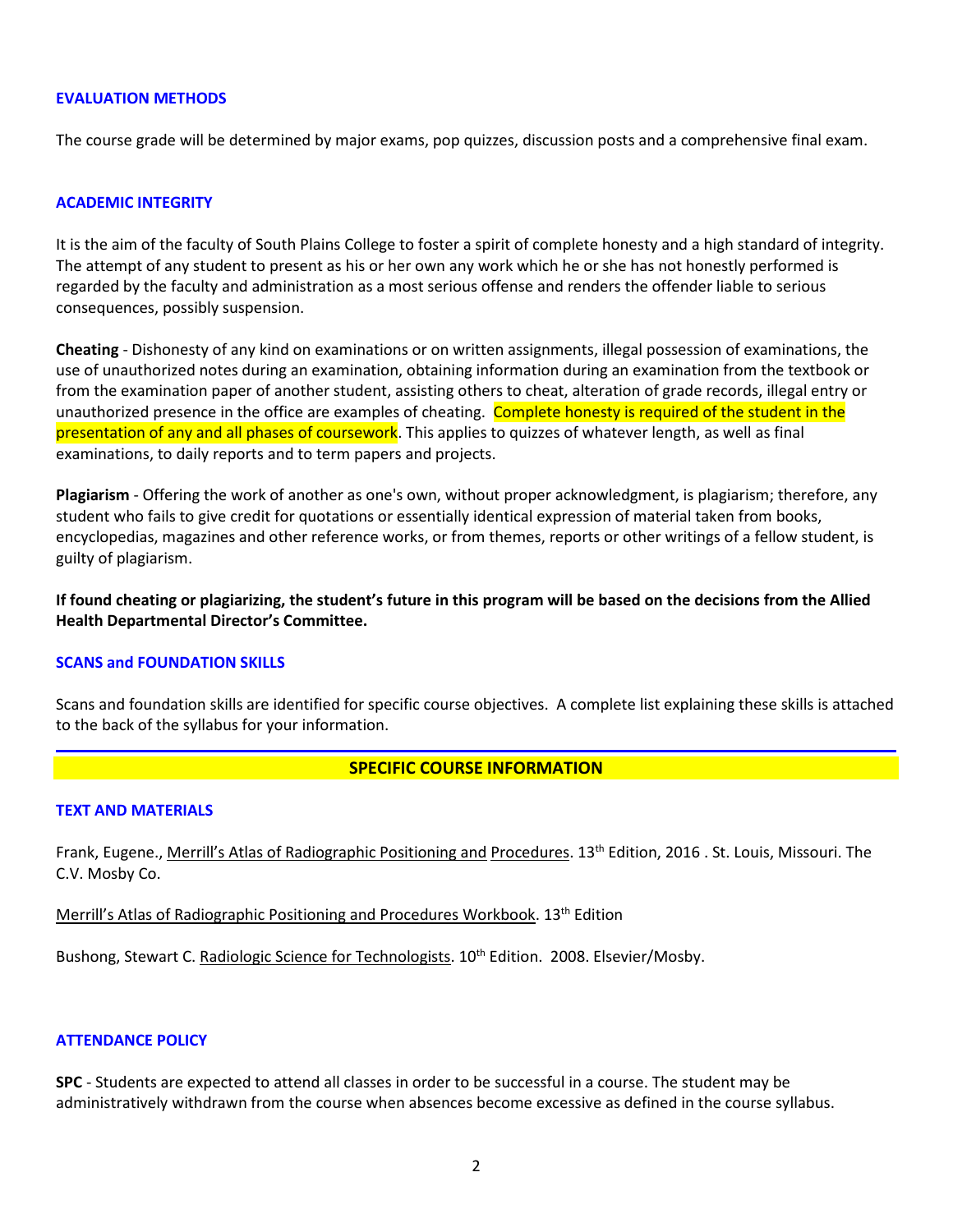When an unavoidable reason for class absence arises, such as illness, an official trip authorized by the college or an official activity, the instructor may permit the student to make up work missed. It is the student's responsibility to complete work missed within a reasonable period of time as determined by the instructor. Students are officially enrolled in all courses for which they pay tuition and fees at the time of registration. Should a student, for any reason, delay in reporting to a class after official enrollment, absences will be attributed to the student from the first class meeting.

Students who enroll in a course but have "Never Attended" by the official census date, as reported by the faculty member, will be administratively dropped by the Office of Admissions and Records. A student who does not meet the attendance requirements of a class as stated in the course syllabus and does not officially withdraw from that course by the official census date of the semester, may be administratively withdrawn from that course and receive a grade of "X" or "F" as determined by the instructor. Instructors are responsible for clearly stating their administrative drop policy in the course syllabus, and it is the student's responsibility to be aware of that policy.

It is the student's responsibility to verify administrative drops for excessive absences through MySPC using his or her student online account. If it is determined that a student is awarded financial aid for a class or classes in which the student never attended or participated, the financial aid award will be adjusted in accordance with the classes in which the student did attend/participate and the student will owe any balance resulting from the adjustment.

**SPC Radiologic Technology** - Class attendance is mandatory. Students with **3 absences** will be counseled. Students are allowed 5 absences during fall semester. After the 5<sup>th</sup> absence, the student will be dropped from the program regardless of the student's grade. Policies regarding absences coincide with those established for South Plains College as outlined in the SPC General Catalog.

It is extremely important that students arrive for class **ON TIME. Tardiness** disrupts the instructor and the other students. Students who chronically arrive late will be counseled. The student should be prepared for class at the scheduled class start time. **3 tardies will equal one absence**.

**Students with perfect attendance and 2 or less tardies will be awarded 2 points to their final grade at the end of the semester.**

**\*A daily attendance sheet will be signed by each student promptly before class starts. If a student is tardy, it is their responsibility to sign the sheet AFTER class. Attendance and tardies of the day will be recorded from the signed sheet.**

### **CLASS PREPARATION POLICY**

The student is responsible for being prepared for class, which means reading the assigned chapters and/or pages from the textbook prior to class. The textbook is a mandatory requirement. **The student must bring the textbook/e-book to every class.** *ANY information covered in class and/or from any reading assignments not covered during class may be included on an exam.*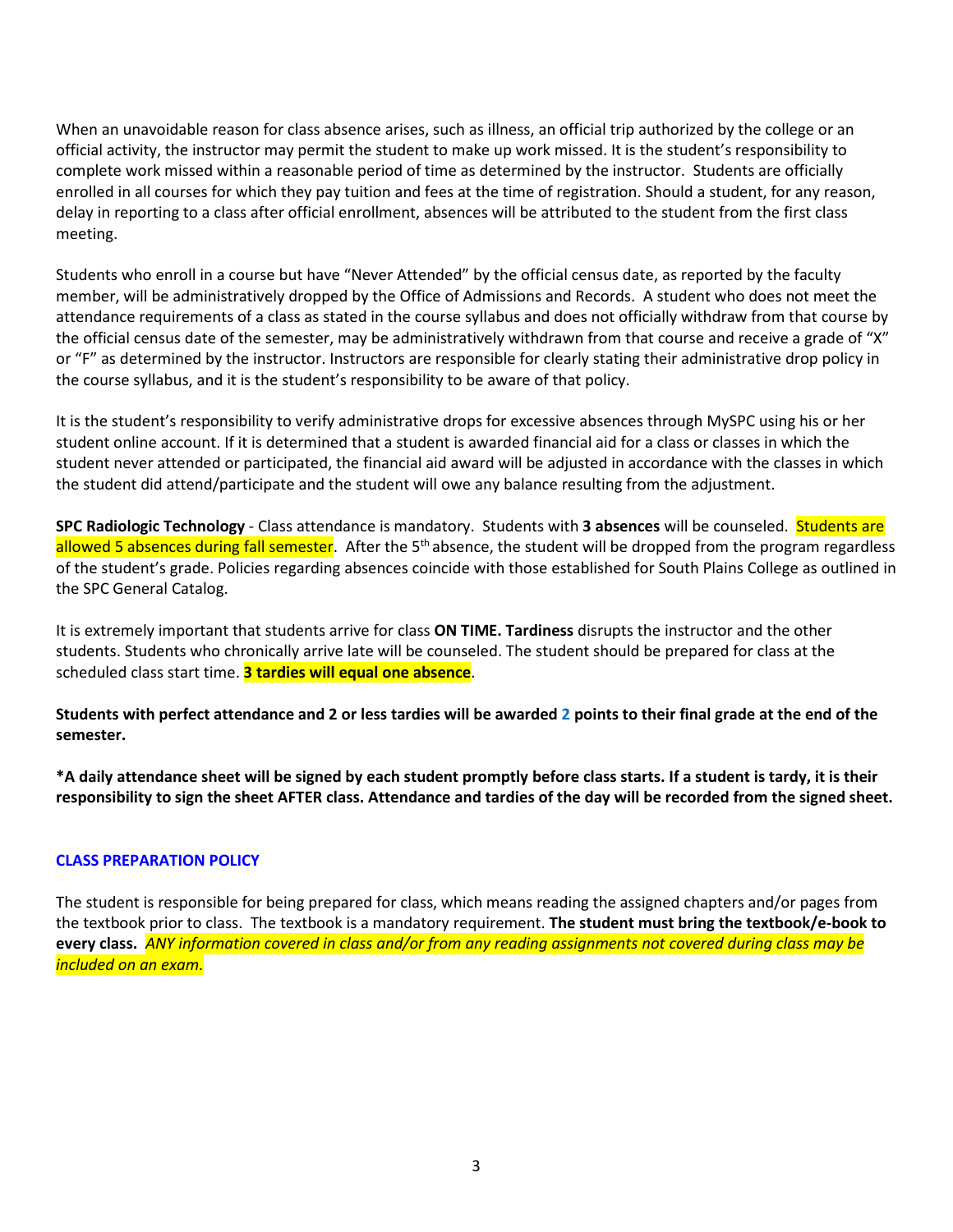## **GRADING POLICY**

Grades in this course will be determined using the following criteria:

| <b>Assessment Tool</b>  | <b>Assessment Criteria</b>                                              | Percentage<br><b>Score</b> | Grade        |
|-------------------------|-------------------------------------------------------------------------|----------------------------|--------------|
|                         | Exceptional unit content knowledge &<br>$\checkmark$<br>understanding   | $90 - 100$                 | A            |
| <b>MAJOR EXAMS</b>      | $\checkmark$<br>Good unit content knowledge &<br>understanding          | $80 - 89$                  | B            |
| 50%                     | ← Average unit content knowledge &<br>understanding                     | $75 - 79$                  | $\mathsf{C}$ |
|                         | $\checkmark$<br>Unacceptable unit content knowledge &<br>understanding  | $0 - 74$                   | F            |
|                         | Exceptional unit content knowledge &<br>$\checkmark$<br>understanding   | $90 - 100$                 | A            |
| <b>POP QUIZZES</b>      | Good unit content knowledge &<br>$\checkmark$<br>understanding          | $80 - 89$                  | B            |
| 10%                     | ← Average unit content knowledge &<br>understanding                     | $75 - 79$                  | $\mathsf{C}$ |
|                         | √ Unacceptable unit content knowledge &<br>understanding                | $0 - 74$                   | F            |
|                         | Exceptional unit content knowledge &<br>$\checkmark$<br>understanding   | $90 - 100$                 | Α            |
| <b>DISCUSSION BOARD</b> | ← Good unit content knowledge &<br>understanding                        | $80 - 89$                  | B            |
| 10%                     | $\checkmark$<br>Average unit content knowledge &<br>understanding       | $75 - 79$                  | $\mathsf{C}$ |
|                         | Unacceptable unit content knowledge &<br>$\checkmark$<br>understanding  | $0 - 74$                   | $\mathsf F$  |
|                         | Exceptional course content knowledge &<br>$\checkmark$<br>understanding | $90 - 100$                 | Α            |
| <b>FINAL EXAM</b>       | Good course content knowledge &<br>$\checkmark$<br>understanding        | $80 - 89$                  | B            |
| 30%                     | Average course content knowledge &<br>✓<br>understanding                | $75 - 79$                  | $\mathsf{C}$ |
|                         | Unacceptable unit content knowledge &<br>$\checkmark$<br>understanding  | $0 - 74$                   | $\mathsf F$  |

**Course Grade:** A 90 – 100 B  $80 - 89$ <br>C  $75 - 79$  $75 - 79$  $F = 0 - 74$ 

**A grade average of C (75) must be maintained in all RADR classes**. Failure to do so will result in the student being dropped from the program.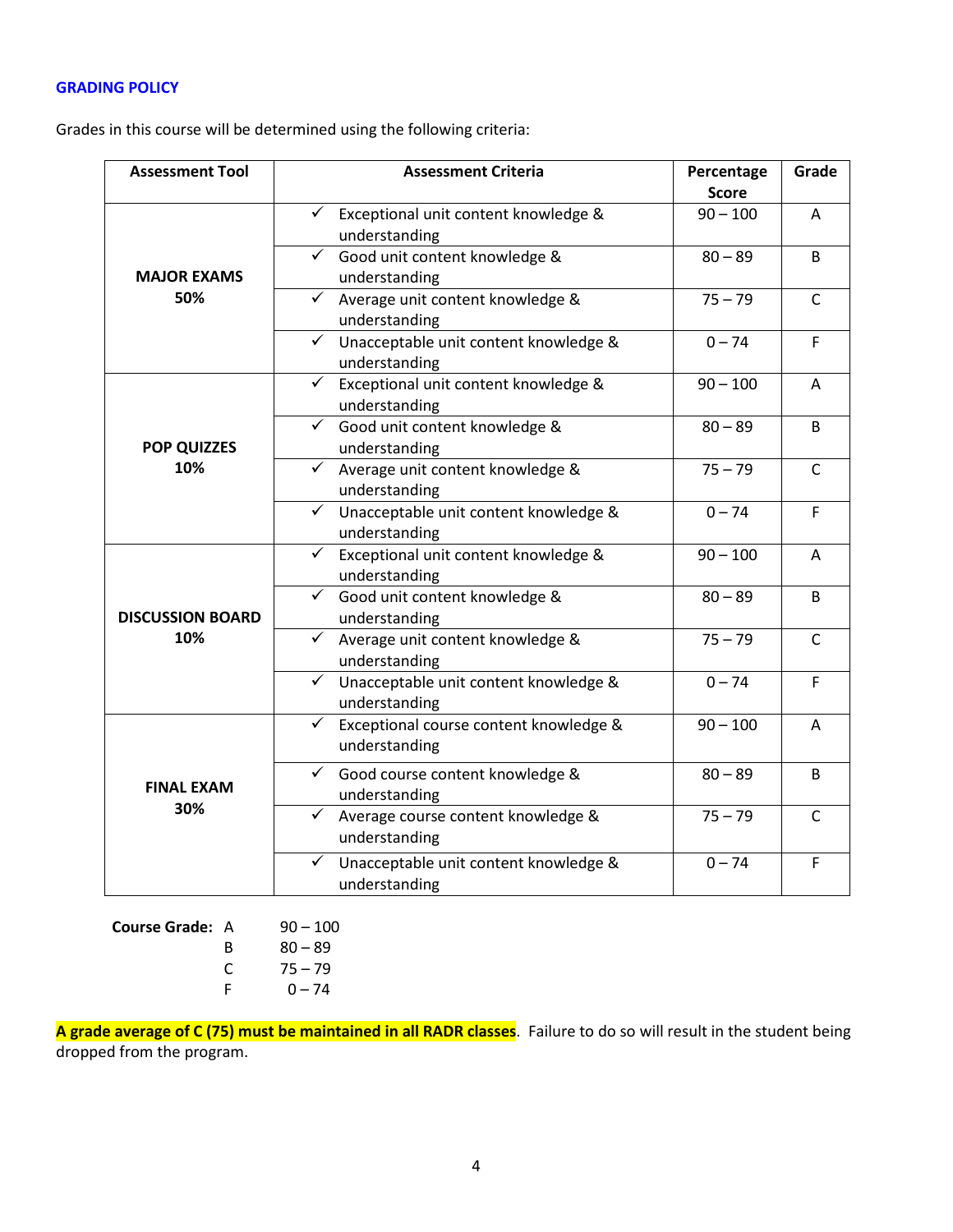## **CLASS ASSIGNMENTS**

### **Major Exams – 50%**

Four major exams will be given throughout the semester following each module presented. Exams will be multiple choice and matching and will be taken electronically in the computer lab.

The following guidelines will be followed regarding **Major Exams**:

- 1. The student will complete the exam at the scheduled time. Make up exams are at the instructor's discretion.
- 2. The student must complete the exam within the allotted class time of **1 hours and 15 min**.
- 3. If a test must be missed, the weight of the final exam will be increased.
- 4. A student arriving late for an exam will not be allowed to take the exam if **any** student has completed the exam and left the room. This will also count as a tardy.
- 5. **Only** a blank paper and pencil/pen may be used during an exam.
- 6. **NO** cell phones or other electronic assistance are allowed during exams.
- 7. According to SPC policy, **a student's grade will not be given over the phone or by email to avoid the risk of a breach of confidentiality.**

#### **Pop Quizzes – 10%**

Pop quizzes will be randomly given throughout the semester to assure that the student is comprehending the modules presented. Pop quizzes will be multiple choice, fill in the blank and/or matching. They will be taken in the classroom using a pen and paper or electronically in the computer lab.

The following guidelines will be followed regarding **Pop Quizzes:**

- 1. The student must complete the pop quiz in the allotted time given by the instructor.
- 2. There will be **NO** make-up pop quizzes.
- 3. If a pop quiz is missed, the student will receive a zero for the quiz.
- 4. A student arriving late during a pop quiz will not be allowed to take the exam if **any** student has completed the quiz and left the room. This will also count as a tardy.
- 5. **Only** a blank paper and pencil/pen may be used during a quiz.

#### **Discussion Board – 10%**

There will be a discussion board topic after every site visit/guest speaker. Each student will post their discussion under the modality that was gone over. If the site visit/guest speaker is on a **Tuesday**, the discussion post is due by **Friday at 12:00pm (noon)**. If the guest speaker is on a **Thursday**, the discussion post is due by **Monday at 8:00am**.

The following guidelines will be followed regarding the **Discussion Board:**

- 1. The student must complete the discussion board post by the due date mentioned above.
- 2. Each post must be 100 words long and include what you thought about the modality, what you liked about the modality, what you disliked about the modality and if it is a modality you would be interested in pursuing. It is not required, but you may also include in the post, any experience you may have had with the modality.
- 3. If a post is late, the student **will not** get any credit for it.
- 4. If the student does not include everything in #2, points will be deducted.

## **Final Exam – 30%**

A comprehensive final exam will be given at the end of the semester. Two hours will be allotted for an exam of approximately 110 multiple choice questions and will be taken electronically in the computer lab.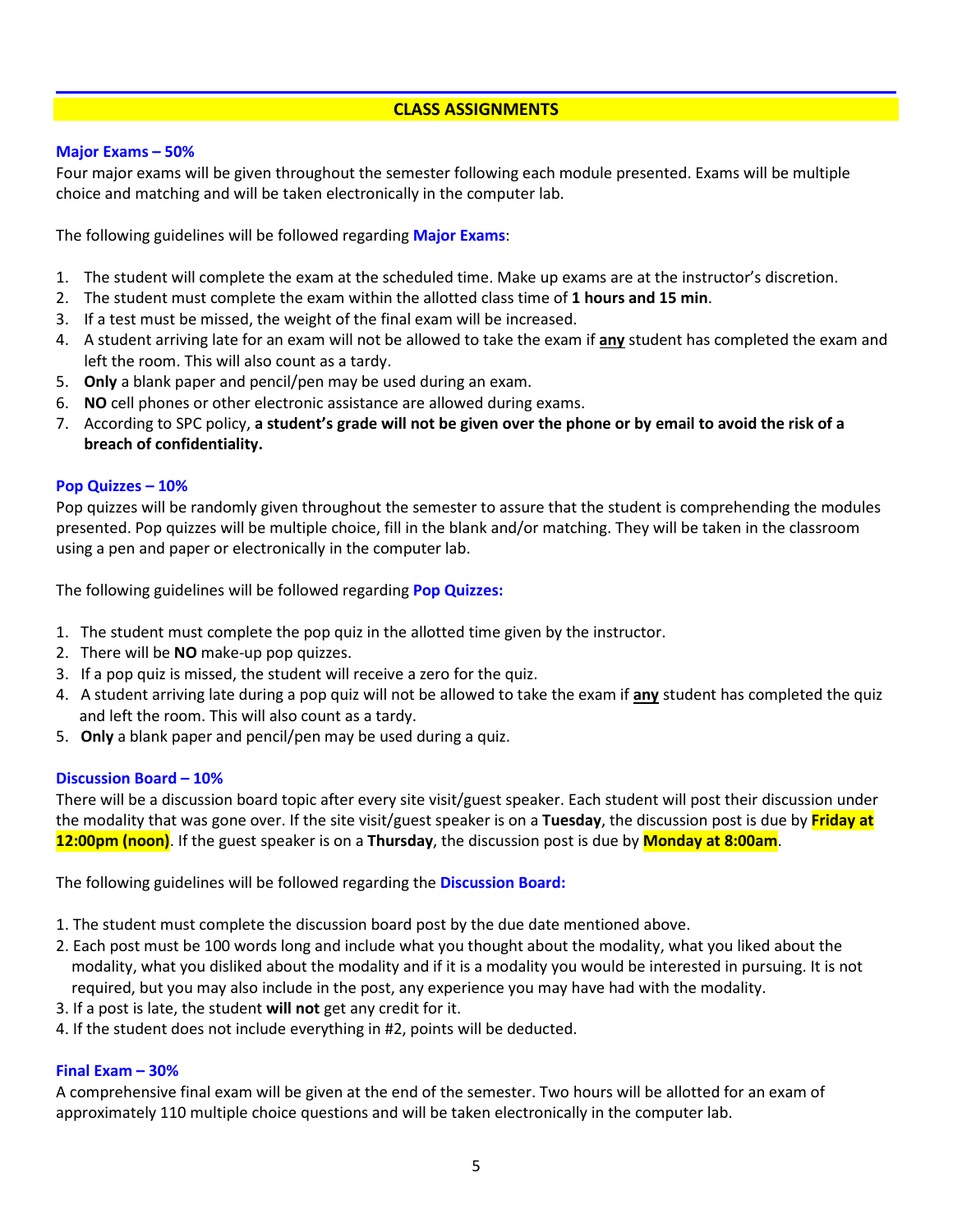The following guidelines will be followed regarding the **Final Exam**:

- 1. The final exam will be comprehensive.
- 2. The final exam must be completed within the allotted time, **2 hours**.
- 3. A student arriving late for an exam will not be allowed to take the final exam if **any** student has completed the exam and left the room.
- 4. **Only** a blank paper and pencil/pen may be used during the final exam.
- 5. **NO** cell phones or other electronic assistance are allowed during exams.
- 6. If a student is unable to take the final exam at the assigned time for any reason, the student may be given an incomplete for the course.
- 7. According to SPC policy, **a student's grade will not be given over the phone or by email to avoid the risk of a breach of confidentiality.**

#### **COMMUNICATION POLICY**

Electronic communication between instructor and students in this course will utilize the South Plains College "My SPC" email systems and Remind ®. The instructor will not initiate communication using private email accounts. Students are encouraged to check SPC email on a **daily basis**.

#### **STUDENT CONDUCT**

Students in this class are expected to abide by the standards of student conduct as defined in the SPC Student Guide and the Radiologic Technology Program Student Handbook.

#### **CELL PHONES**

Cellphones may stay on the students desk, however, they are to be turned **OFF** or put on **silent** during scheduled class/lab periods, unless prior approval has been given from the instructor. **THIS INCLUDES TEXT MESSAGING AND/OR INTERNET BROWSING.** Cell phones are to be used outside of the classroom only.

Students will be dismissed from class/lab and sent home if a phone continuously rings/vibrates or if the student is discovered texting or browsing the internet. If dismissed from class, the student will receive an **absence** for the class. In case of emergencies, the student can also be reached by calling the front desk at (806)716-4622.

#### **CONFERENCES**

If at any time a student is not satisfied with their overall performance, he/she is encouraged to schedule an appointment with the instructor. If necessary, a plan can be developed to help the student improve in their areas of weakness.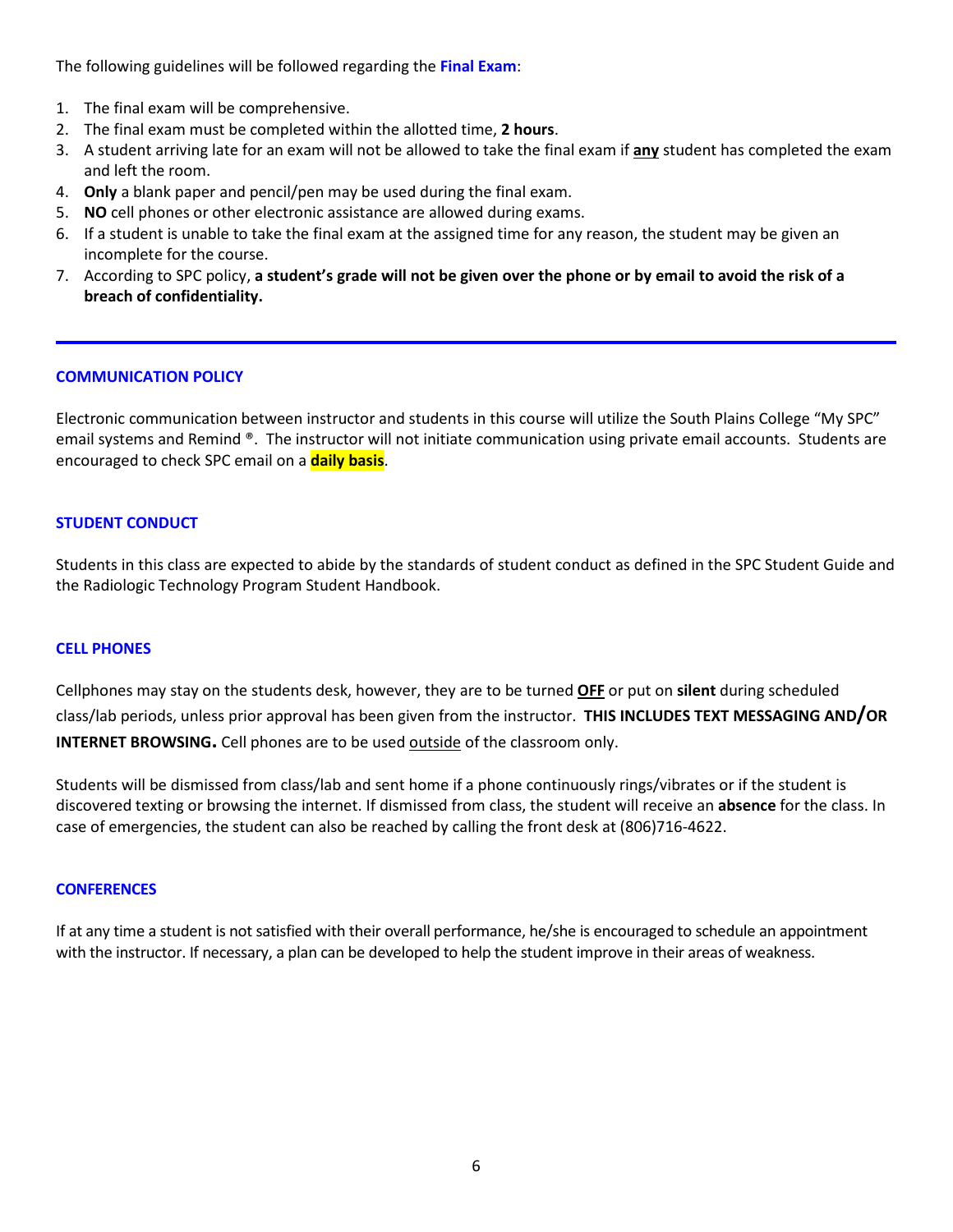## **ACCOMMODATIONS**

#### **Disabilities Statement**

Students with disabilities, including but not limited to physical, psychiatric, or learning disabilities, who wish to request accommodations in this class should notify the Disability Services Office early in the semester so that the appropriate arrangements may be made. In accordance with federal law, a student requesting accommodations must provide acceptable documentation of his/her disability to the Disability Services Office. For more information, call or visit the Disability Services Office at Levelland (Student Health & Wellness Office) 806-716-2577, Reese Center (Building 8) 806- 716-4675, or Plainview Center (Main Office) 806-716-4302 or 806-296-9611.

### **Diversity Statement**

In this class, the teacher will establish and support an environment that values and nurtures individual and group differences and encourages engagement and interaction. Understanding and respecting multiple experiences and perspectives will serve to challenge and stimulate all of us to learn about others, about the larger world and about ourselves. By promoting diversity and intellectual exchange, we will not only mirror society as it is, but also model society as it should and can be.

### **Pregnancy Accommodations Policy**

If you are pregnant, or have given birth within six months, Under Title IX you have a right to reasonable accommodations to help continue your education. To activate accommodations you must submit a Title IX pregnancy accommodations request, along with specific medical documentation, to the Director of Health and Wellness. Once approved, notification will be sent to the student and instructors. It is the student's responsibility to work with the instructor to arrange accommodations. Contact Chris Straface, Director of Health and Wellness at 806-716-2362 or email [cstraface@southplainscollege.edu](mailto:cstraface@southplainscollege.edu) for assistance.

### **Pregnancy Accommodations Policy**

If you are pregnant, or have given birth within six months, Under Title IX you have a right to reasonable accommodations to help continue your education. To activate accommodations you must submit a Title IX pregnancy accommodations request, along with specific medical documentation, to the Director of Health and Wellness. Once approved, notification will be sent to the student and instructors. It is the student's responsibility to work with the instructor to arrange accommodations. Contact Chris Straface, Director of Health and Wellness at 806-716-2362 or email [cstraface@southplainscollege.edu](mailto:cstraface@southplainscollege.edu) for assistance.

### **Campus Concealed Carry**

Texas Senate Bill - 11 (Government Code 411.2031, et al.) authorizes the carrying of a concealed handgun in South Plains College buildings only by persons who have been issued and are in possession of a Texas License to Carry a Handgun. Qualified law enforcement officers or those who are otherwise authorized to carry a concealed handgun in the State of Texas are also permitted to do so. Pursuant to Penal Code (PC) 46.035 and South Plains College policy, license holders may not carry a concealed handgun in restricted locations. For a list of locations, please refer to the SPC policy at: [\(http://www.southplainscollege.edu/human\\_resources/policy\\_procedure/hhc.php\)](http://www.southplainscollege.edu/human_resources/policy_procedure/hhc.php)

Pursuant to PC 46.035, the open carrying of handguns is prohibited on all South Plains College campuses. Report violations to the College Police Department at 806-716-2396 or 9-1-1.

# **COURSE OUTLINE**

**MAMMOGRAPHY**

The student will: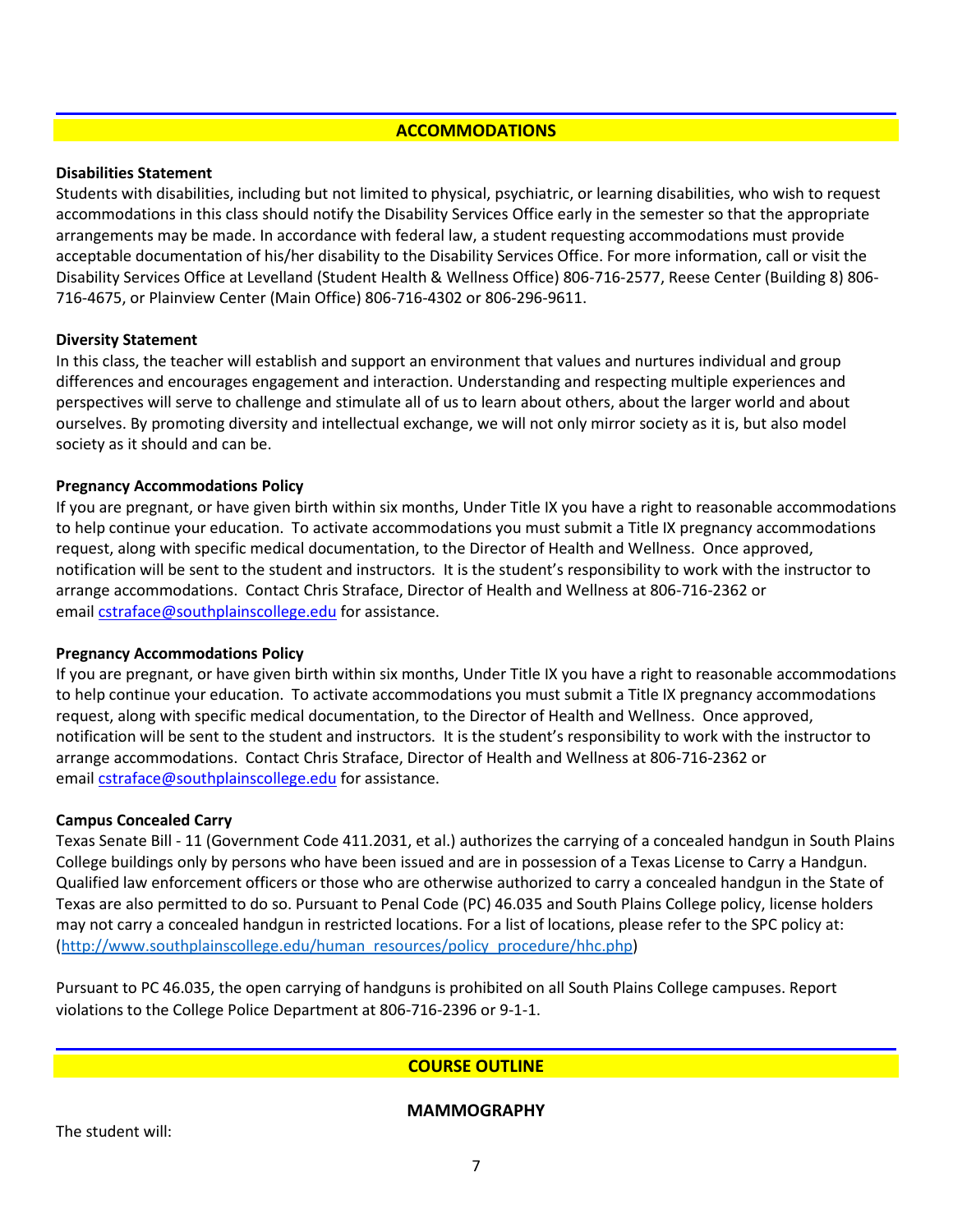- 1. Explain the fundamentals of mammography (F10;C5,6,15)
- 2. Differentiate between mammography and conventional radiography. (F10;C5,6,15)
- 3. Identify the physical principles of mammography. (F10;C5,6,15)
- 4. Identify the significance of the mammography.
- 5. Identify the components of the mammography system. (F10;C5,6,15)
- 6. Discuss the safety of mammography.
- 7. Identify the imaging parameters of a mammography protocol. (F10;C5,6,15)
- 8. Discuss the positioning of the mammography patient.
- 9. Discuss the issues of patient monitoring during a mammography procedure.
- 10. Discuss the use of interventional procedures in mammography.
- 11. Identify the clinical applications of mammography.

## **DIAGNOSTIC ULTRASOUND**

The student will:

- 1. Explain the principles of diagnostic ultrasound. (F10;C5,6,15)
- 2. Identify the properties of sound waves: acoustic impedance and velocity of sound.
- 3. Explain the process of transducer selection in diagnostic ultrasound. (F10;C5,6,15)
- 4. Differentiate between volume scanning and three-dimensional and four-dimensional ultrasound imaging.
- 5. Identify the characteristics of the sonographic image.
- 6. Identify the clinical applications of diagnostic ultrasonography.

## **INTERVENTIONAL RADIOLOGY**

The student will:

- 1. Explain the fundamentals of interventional radiology. (F10;C5,6,15)
- 2. Differentiate between interventional radiology and conventional radiography. (F10;C5,6,15)
- 3. Identify the physical principles of interventional radiology. (F10;C5,6,15)
- 4. Identify the significance of the interventional radiology.
- 5. Identify the components of the interventional radiology system. (F10;C5,6,15)
- 6. Discuss the safety of interventional radiology.
- 7. Identify the imaging parameters of an interventional radiology protocol. (F10;C5,6,15)
- 8. Identify and explain the factors affecting radiation dose received from an interventional radiology procedure.
- 9. Discuss the issues of patient monitoring during an interventional radiology procedure.
- 10. Discuss the use of contrast media in interventional radiology.
- 11. Identify the clinical applications of interventional radiology.

### **SECTIONAL ANATOMY OVERVIEW**

The student will:

- 1. Identify the imaging modalities that produce cross-sectional images. (C15)
- 2. Identify the advantages of cross-sectional images. (C15)
- 3. Identify and differentiate between the major imaging planes used in producing cross-sectional images. (C15)
- 4. Identify the characteristics of computerized tomography cross-sectional images. (C15)
- 5. Identify the characteristics of magnetic resonance cross-sectional images. (F1,10;C5)
- 6. Identify major anatomical structures in examples of CT and MRI cross-sectional images. (F1,10;C5)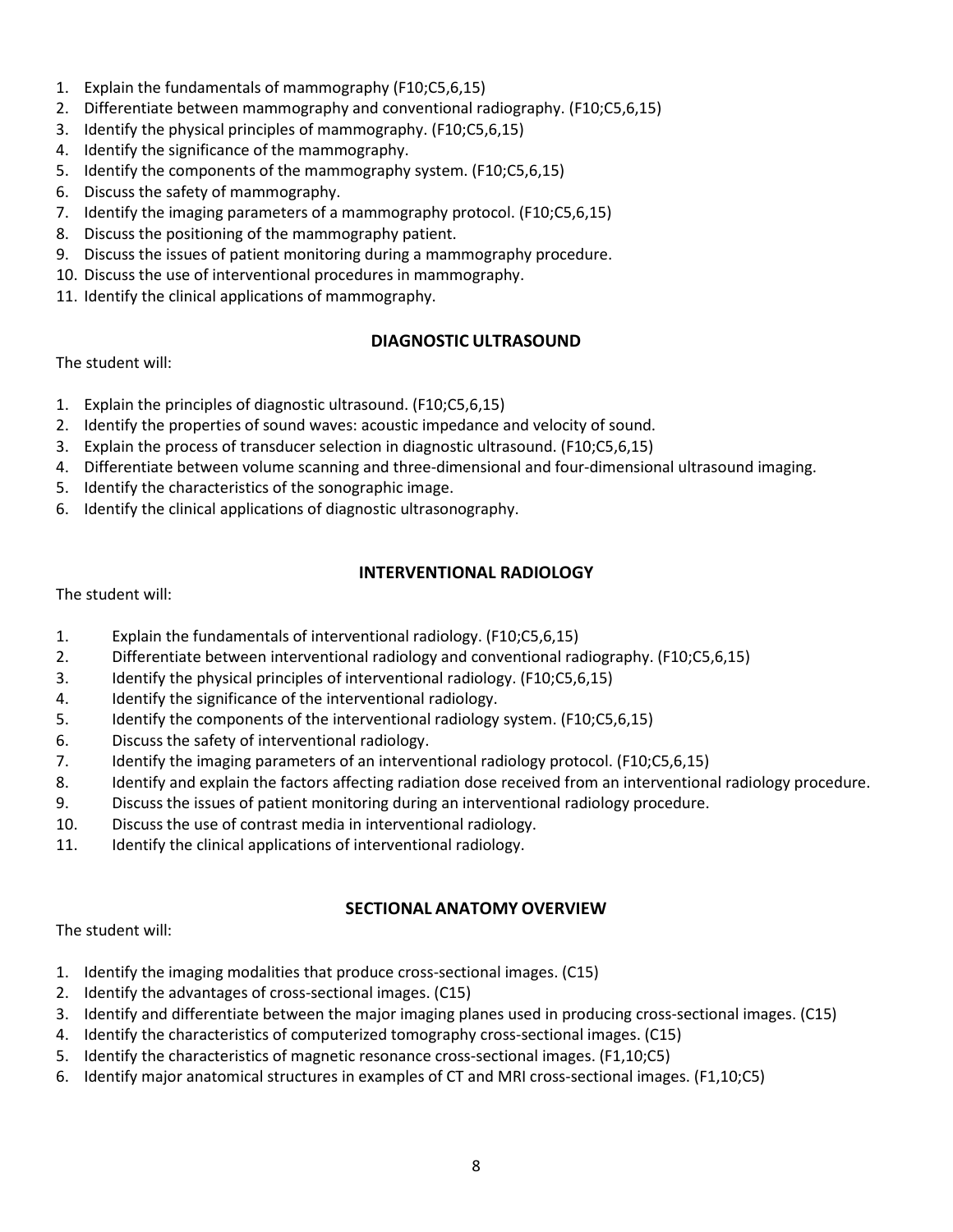# **COMPUTED TOMOGRAPHY (CT)**

The student will:

- 1. Explain the fundamentals of computed tomography (CT). (F10;C5,6,15)
- 2. Differentiate between computed tomography and conventional radiography. (F10;C5,6,15)
- 3. Identify and differentiate between the different generations of computed tomography scanners. (F10;C5,6,15)
- 4. Identify the technical aspects of the CT image. (F10;C5,6,15)
- 5. Identify the components of the CT system. (F10;C5,6,15)
- 6. Identify and differentiate between the diagnostic applications of CT.
- 7. Explain the use of contrast material used in CT.
- 8. Identify and explain the factors affecting the CT image quality. (F10;C5,6,15)
- 9. Identify and differentiate between the special features of various CT systems. (F10;C5,6,15)
- 10. Identify and explain the factors affecting radiation dose received from a CT procedure.

## **MAGNETIC RESONANCE IMAGING (MRI)**

The student will:

- 1. Explain the fundamentals of magnetic resonance imaging (MRI). (F10;C5,6,15)
- 2. Differentiate between magnetic resonance imaging and conventional radiography. (F10;C5,6,15)
- 3. Identify the physical principles of MRI signal production. (F10;C5,6,15)
- 4. Identify the significance of the MRI signal.
- 5. Identify the components of the MRI system. (F10;C5,6,15)
- 6. Discuss the safety of MRI.
- 7. Identify the imaging parameters of a MRI protocol. (F10;C5,6,15)
- 8. Discuss the positioning of the MRI patient.
- 9. Discuss the issues of patient monitoring during an MRI procedure.
- 10. Discuss the use of contrast media in MRI.
- 11. Identify the clinical applications of MRI.
- 12. Describe functional MRI. (F10;C5,6,15)

# **FOUNDATION SKILLS**

# **BASIC SKILLS–Reads, Writes, Performs Arithmetic and Mathematical Operations, Listens and Speaks**

F-1 Reading–locates, understands, and interprets written information in prose and in documents such as manuals, graphs, and schedules.

F-2 Writing–communicates thoughts, ideas, information and messages in writing and creates documents such as letters, directions, manuals, reports, graphs, and flow charts.

F-3 Arithmetic–performs basic computations; uses basic numerical concepts such as whole numbers, etc.

F-4 Mathematics–approaches practical problems by choosing appropriately from a variety of mathematical techniques.

F-5 Listening–receives, attends to, interprets, and responds to verbal messages and other cues.

F-6 Speaking–organizes ideas and communicates orally.

# **THINKING SKILLS–Thinks Creatively, Makes Decisions, Solves Problems, Visualizes and Knows How to Learn and Reason**

F-7 Creative Thinking–generates new ideas.

F-8 Decision-Making–specifies goals and constraints, generates alternatives, considers risks, evaluates and chooses best alternative.

F-9 Problem Solving–recognizes problems, devises and implements plan of action.

F-10 Seeing Things in the Mind's Eye–organizes and processes symbols, pictures, graphs, objects, and other information.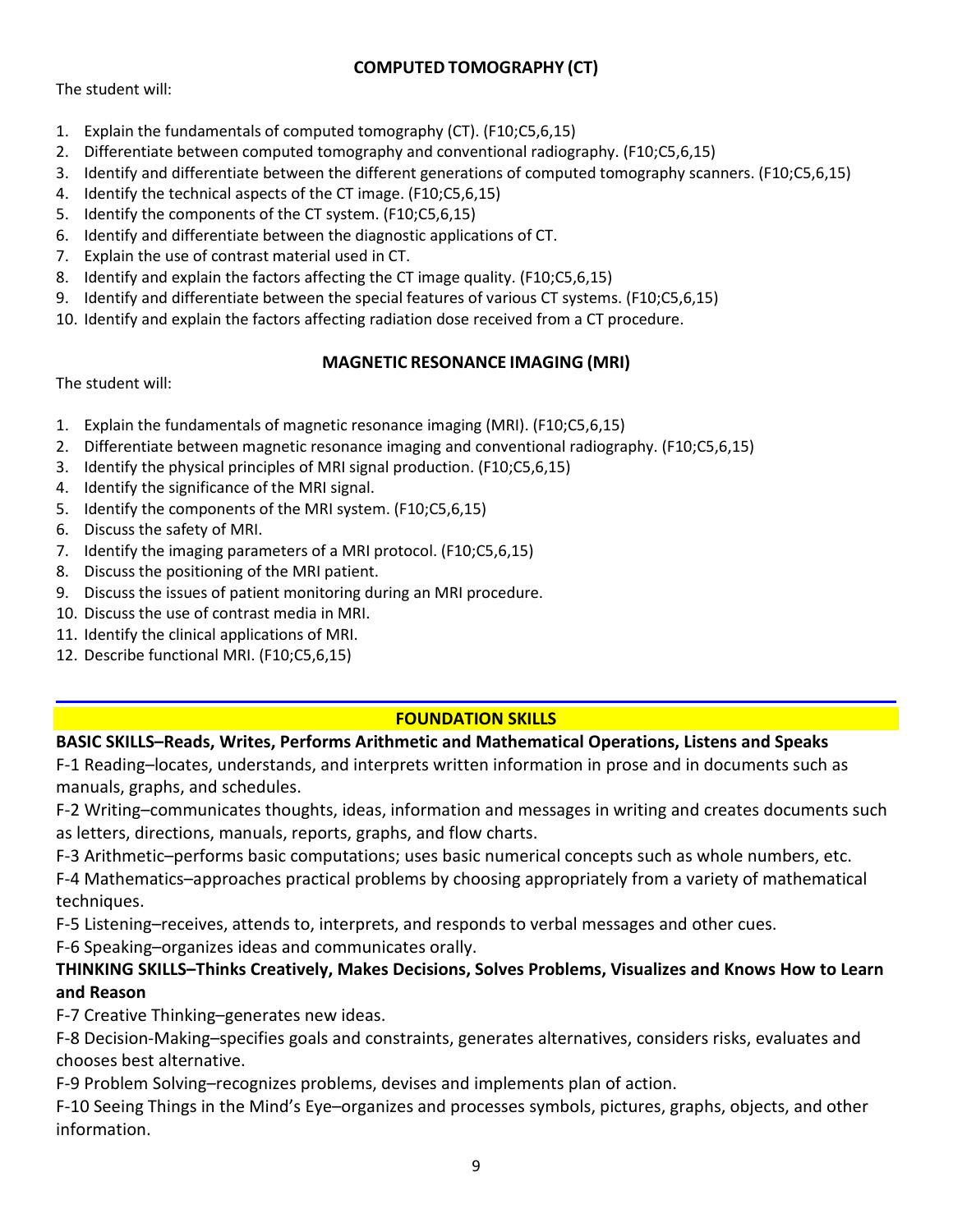F-11 Knowing How to Learn–uses efficient learning techniques to acquire and apply new knowledge and skills.

F-12 Reasoning–discovers a rule or principle underlying the relationship between two or more objects and applies it when solving a problem.

# **PERSONAL QUALITIES–Displays Responsibility, Self-Esteem, Sociability, Self-Management, Integrity and Honesty**

F-13 Responsibility–exerts a high level of effort and perseveres towards goal attainment.

F-14 Self-Esteem–believes in own self-worth and maintains a positive view of self.

F-15 Sociability–demonstrates understanding, friendliness, adaptability, empathy and politeness in group settings.

F-16 Self-Management–assesses self accurately, sets personal goals, monitors progress and exhibits selfcontrol.

F-17 Integrity/Honesty–chooses ethical courses of action.

# **SCANS COMPETENCIES**

C-1 **TIME** - Selects goal - relevant activities, ranks them, allocates time, prepares and follows schedules.

C-2 **MONEY** - Uses or prepares budgets, makes forecasts, keeps records and makes adjustments to meet objectives.

C-3 **MATERIALS AND FACILITIES** - Acquires, stores, allocates, and uses materials or space efficiently.

C-4 **HUMAN RESOURCES** - Assesses skills and distributes work accordingly, evaluates performances and provides feedback.

# **INFORMATION - Acquires and Uses Information**

C-5 Acquires and evaluates information.

C-6 Organizes and maintains information.

C-7 Interprets and communicates information.

C-8 Uses computers to process information.

# **INTERPERSONAL–Works With Others**

C-9 Participates as a member of a team and contributes to group effort.

C-10 Teaches others new skills.

C-11 Serves Clients/Customers–works to satisfy customer's expectations.

C-12 Exercises Leadership–communicates ideas to justify position, persuades and convinces others, responsibly challenges existing procedures and policies.

C-13 Negotiates-works toward agreements involving exchanges of resources; resolves divergent interests.

C-14 Works With Diversity–works well with men and women from diverse backgrounds.

# **SYSTEMS–Understands Complex Interrelationships**

C-15 Understands Systems–knows how social, organizational, and technological systems work and operates effectively with them.

C-16 Monitors and Corrects Performance–distinguishes trends, predicts impacts on system operations, diagnoses systems performance and corrects malfunctions.

C-17 Improves or Designs Systems–suggests modifications to existing systems and develops new or alternative systems to improve performance.

# **TECHNOLOGY–Works with a Variety of Technologies**

C-18 Selects Technology–chooses procedures, tools, or equipment, including computers and related technologies.

C-19 Applies Technology to Task–understands overall intent and proper procedures for setup and operation of equipment.

C-20 Maintains and Troubleshoots Equipment–prevents, identifies, or solves problems with equipment, including computers and other technologies.